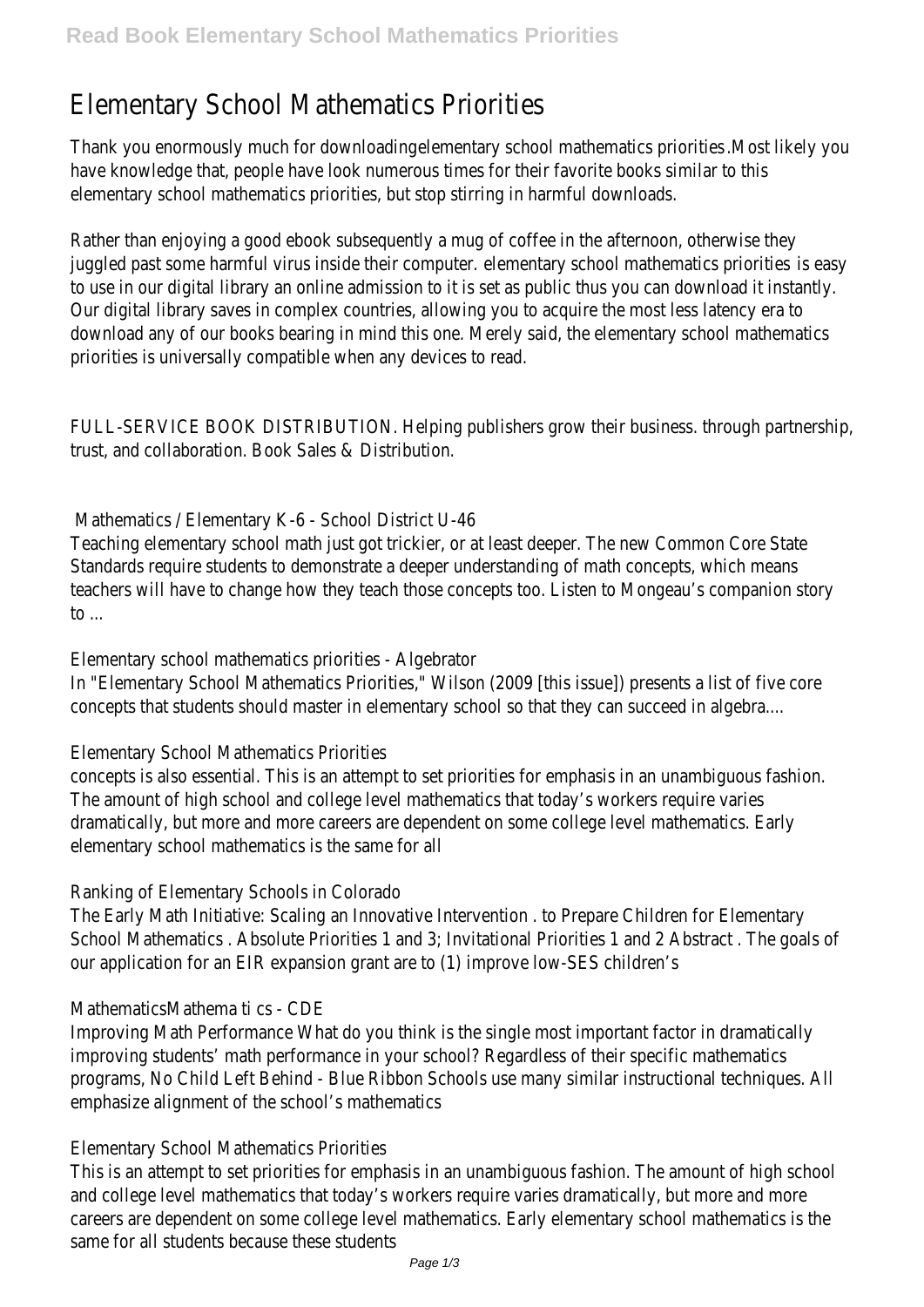#### ADDRESSING PRIORITIES FOR ELEMENTARY SCHOOL MATHEMATICS

Centennial Elementary School located in Broomfield, Colorado - CO. Find Centennial Elementary School test scores, student-teacher ratio, parent reviews and teacher stats. We're an independent nonprofit that provides parents with in-depth school quality information.

Priority Standards & Unpacked Content / Elementary School ...

Our Schools; Plans and Priorities; School Board; Departments" Assessments and Accountability; AVID; Business Services; Career and Technical Education; Common Core; ... Elementary K-6 Math. Eureka Math Resources. Kindergarten 1st Grade 2nd Grade 3rd Grade 4th Grade 5th Grade 6th Grade. Math Workshop

Position Paper on Curriculum Priorities - Multiage Education

Middle School Secondary Mathematics Coordinator Denver Public Schools Lakewood Mr. James Schatzman Business Senior Scientist - Northrop Grumman Substitute Teacher Aurora and Cherry Creek Public Schools Aurora Ms. Julie Shaw Elementary School Elementary Math Coordinator Colorado Springs School District 11 Colorado Springs Mr. Jeff Sherrard

Centennial Elementary School - Broomfield, Colorado - CO ...

In "Elementary School Mathematics Priorities," Wilson (2009 [this issue]) presents a list of five core concepts that students should master in elementary school so that they can succeed in algebra. As researchers in mathematics education, the authors enthusiastically endorse Wilson's recommendations.

ERIC - EJ838662 - Precision in the Teaching, Learning, and ...

Coyote Ridge Elementary School located in Broomfield, Colorado - CO. Find Coyote Ridge Elementary School test scores, student-teacher ratio, parent reviews and teacher stats. We're an independent nonprofit that provides parents with in-depth school quality information.

Improving Math Performance (PDF)

Public School Ranking and Rating. The above ranking is based on tests taken during the 2006 - 2007 academic year.

Elementary School Mathematics Priorities

This article first describes some of the basic skills and knowledge that a solid elementary school mathematics foundation requires. It then elaborates on several points germane to these practices. These are then followed with a discussion and conclude with final comments and suggestions for future research. The article sets out the five building blocks of elementary mathematics: numbers, the ...

The Early Math Initiative: Scaling an Innovative ...

Since its inception in the fall of 2013, Denver Math Club has helped numerous elementary and middle school students prepare for math competitions including MATHCOUNTS and the American Math Competitions (AMC 8). Meetings are taught by several students with extensive math competition experience.

(PDF) Precision in the Teaching, Learning, and ...

complex mathematics. Our aim is to offer a basis with which to clarify educational priorities in elementary mathematics to support algebraic understandings. In the first part of the article, we describe three major lines of thought that formed the basis for Davydov's work and briefly discuss their educational implications.